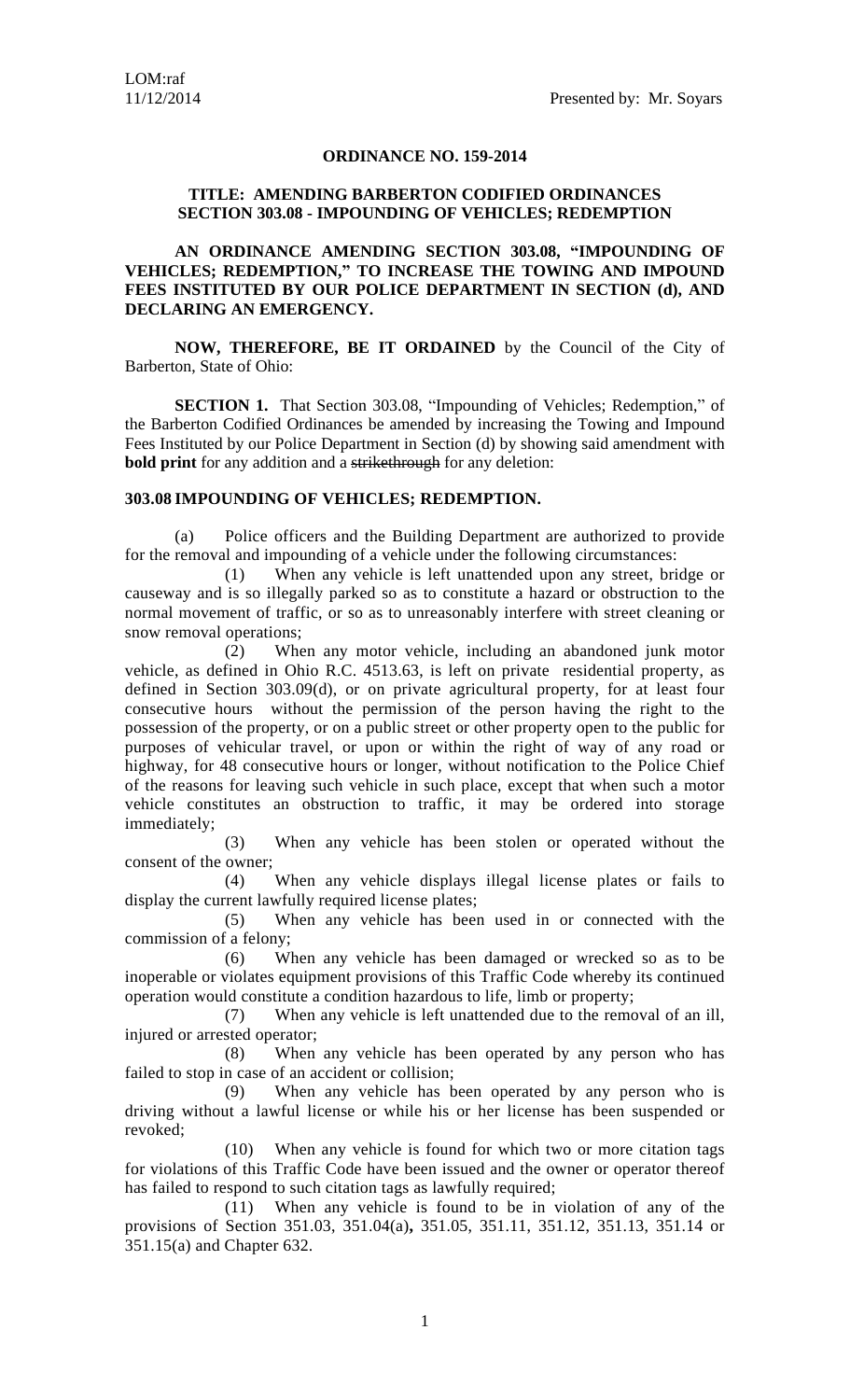(b) (1) Any vehicle removed under authority of division (a)(2) of this section shall be ordered into storage and/or disposed of as provided under Ohio R.C. 4513.60 et seq. Any other vehicle removed under authority of this section shall be ordered into storage and the Police Division shall forthwith notify the registered vehicle owner of the fact of such removal and impounding, reasons therefor and the place of storage.

(2) Any person desiring to redeem an impounded vehicle shall appear at the Police Division to furnish satisfactory evidence of identity and ownership or right to possession. Prior to issuance of a release form, the claimant, owner or operator shall either pay the amount due for any fines for violations on account of which such vehicle was impounded or, as the court may require, post a bond in an amount set by the court, to appear to answer to such violations. The Police Division shall release such vehicle upon the receipt of the release form and payment of all towage and storage charges. No fee will be charged for removal of non-vehicle personal property during regular business hours.

(c) No owner or operator shall remove an impounded vehicle from the place of storage without complying with the above procedure. Possession of a vehicle which has been impounded and unlawfully taken from the place of storage, by the owner or operator, shall constitute prima-facie evidence that it was so removed by the owner or operator.

(Adopting Ordinance)<br>(d) Towing

Towing and Storage Charges. The following schedule represents the maximum rates to be charged by the Police Division and Building Department to tow and store vehicles within a three-mile limit from the City of Barberton corporate limits, as determined by the City of Barberton Engineering Department:

(1) Police/Building Department impounded vehicles: \$90.00 **\$115.00** at any time;

(2) Vehicles overturned, submerged in water, rolled over embankment or similar mishap: \$90.00 **\$115.00** per hour, one hour minimum, billed in half-hour increments thereafter, plus towing charges to the yard; unless this calls for two men and two trucks, in which case, charges will be rated accordingly;

(3) If, due to vehicle size or type, services of another tow company are required, those fees shall be in addition to the standard tow fee of \$90.00 **\$115.00**;

(4) Minor debris cleanup is included in towing charge. A cleanup fee not to exceed \$20.00 **\$25.00** may be charged for debris cleanup of substantial vehicle glass or fluids. If the time required exceeds one hour, debris cleanup: \$20.00 **\$25.00** per hour;

(5) Storage: \$12.00 **\$15.00** per day or any fraction of a day in a fenced-in area.

(6) A \$50.00 **\$65.00** administrative fee for all Building Department tows.

(e) The company entering into an agreement to tow vehicles at the direction of the Police Division or other authorized city official shall have a valid permit to operate a towing company within the City issued by the Safety Director. The towing company vehicle(s) location must be located within a three-mile limit from the City of Barberton corporate limits, as determined by the City of Barberton Engineering Department, and company vehicles shall comply with and carry the equipment listed in division (g) of this section.

(g) Minimum requirements for towing companies contracting with the City. Any towing company entering into an agreement with the city as described in division (e) of this section shall meet all of the following minimum requirements:

(1) All towing companies shall maintain in operable condition the following equipment:

A. At least three approved tow trucks, one of which must be equipped to tow front wheel drive vehicles without damage; and

B. A motorcycle trailer or other acceptable means of carrying a motorcycle in an upright position.

(2) Tow truck chassis shall be rated by the manufacturer at one ton or more. Each vehicle must be equipped with:

A. One rear-view mirror on each side;

B. A winch or boom rated by the manufacturer as having a four-ton capacity and equipped with steel cable having a minimum diameter of 3/8 inches;